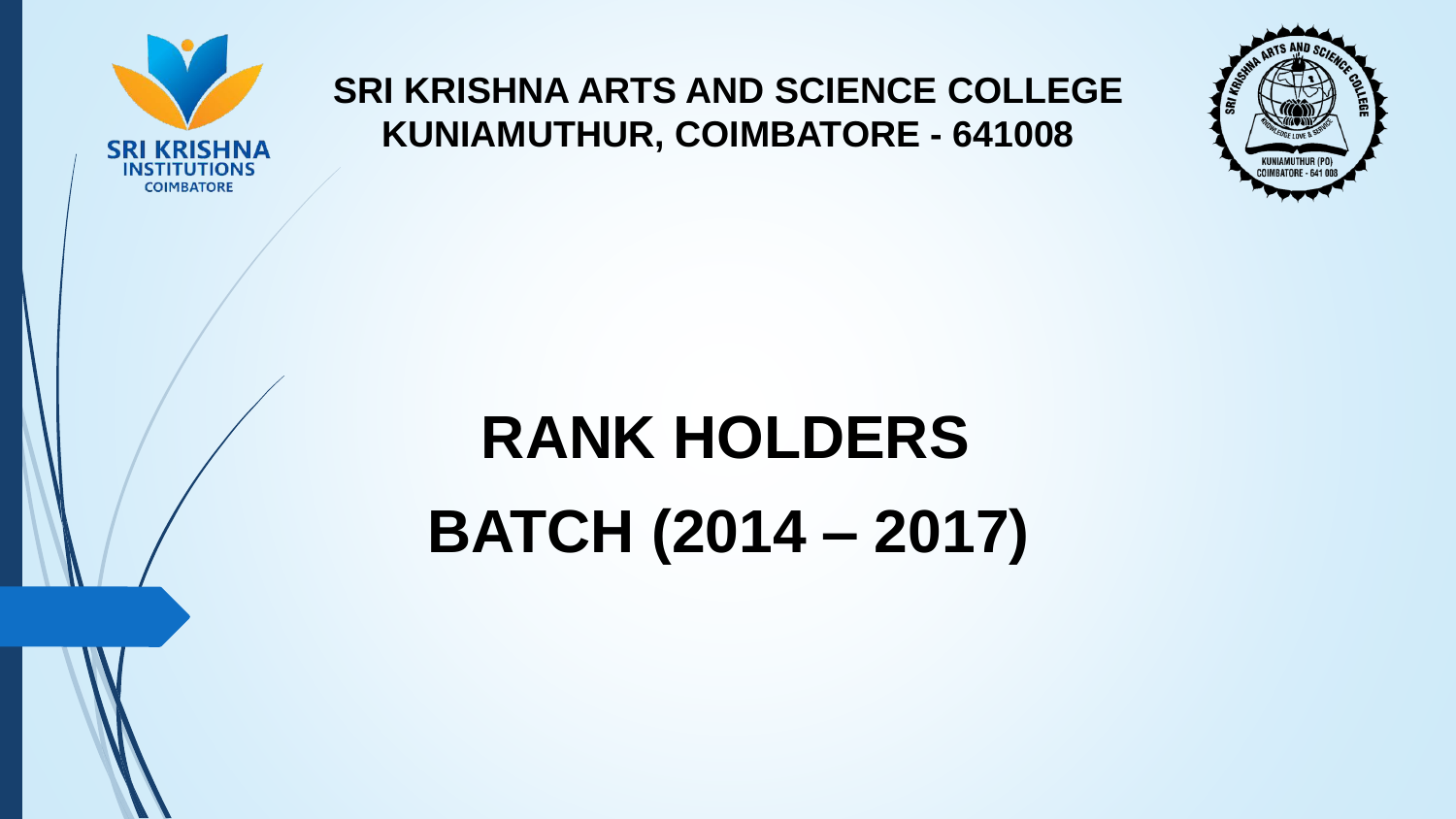**2014 - 2017**



NAME: PRASHANTH.R DEPT: M.Sc.Software Systems ROLL NO: 12MSS037



NAME: SHOBIA BANU.M DEPT: B.B.A CA ROLL NO: 14BBA243



NAME: REVATHY.C.K DEPT: B.B.A Business Administration ROLL NO: 14BBA038



NAME: VANMATHI.M DEPT: B.Sc. BT ROLL NO: 14BBT044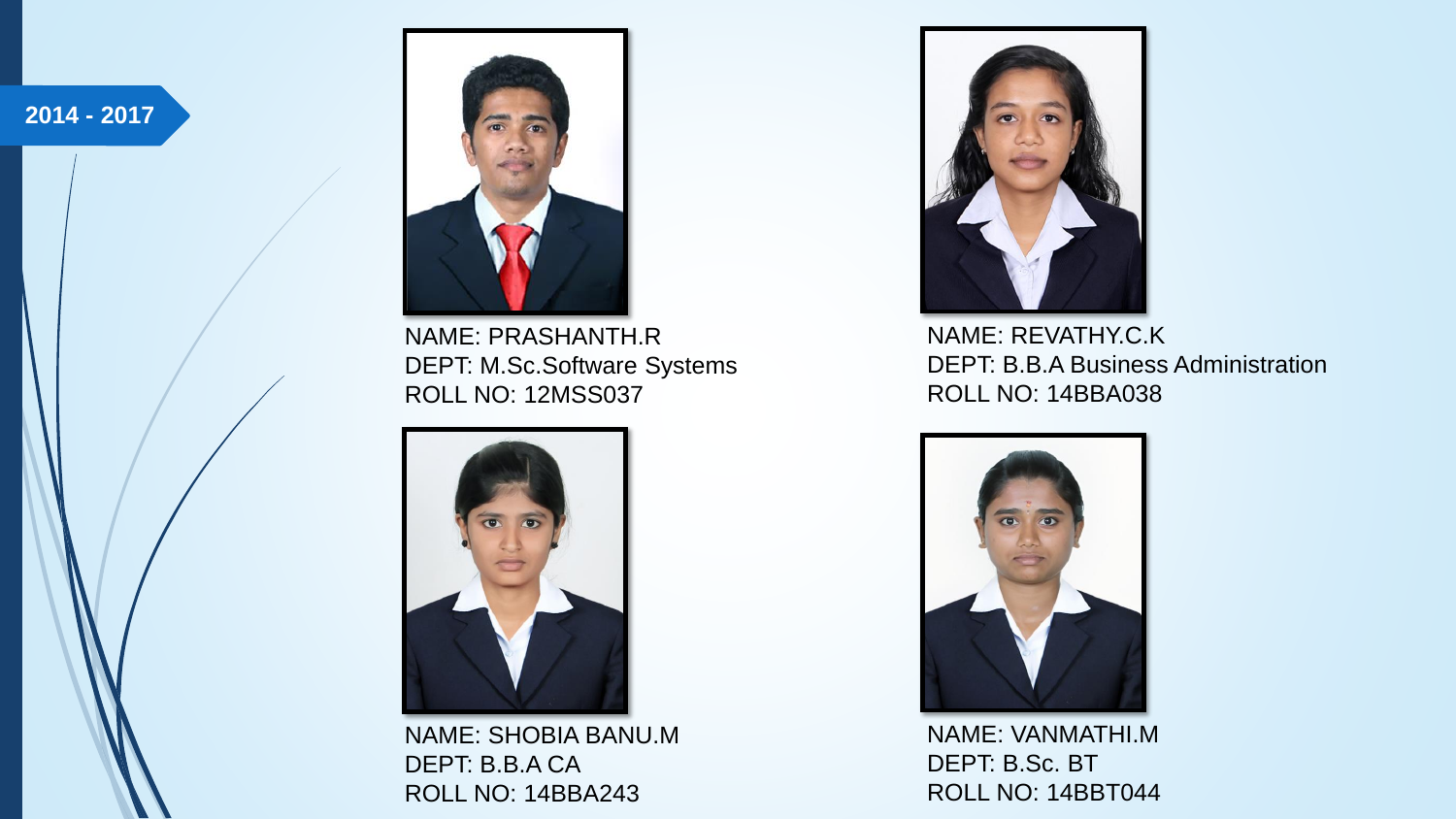

NAME: BHAVETHRA.J DEPT: B.C.A. CA ROLL NO: 14BCA114



NAME: KAVYA.K DEPT: B.Sc. CDF ROLL NO: 14BCD016



NAME: ABARNA.N DEPT: B.Sc. CSA ROLL NO: 14BCC001



NAME: BALAMEENAKSHY DEPT: B.Com Commerce ROLL NO: 14BCO011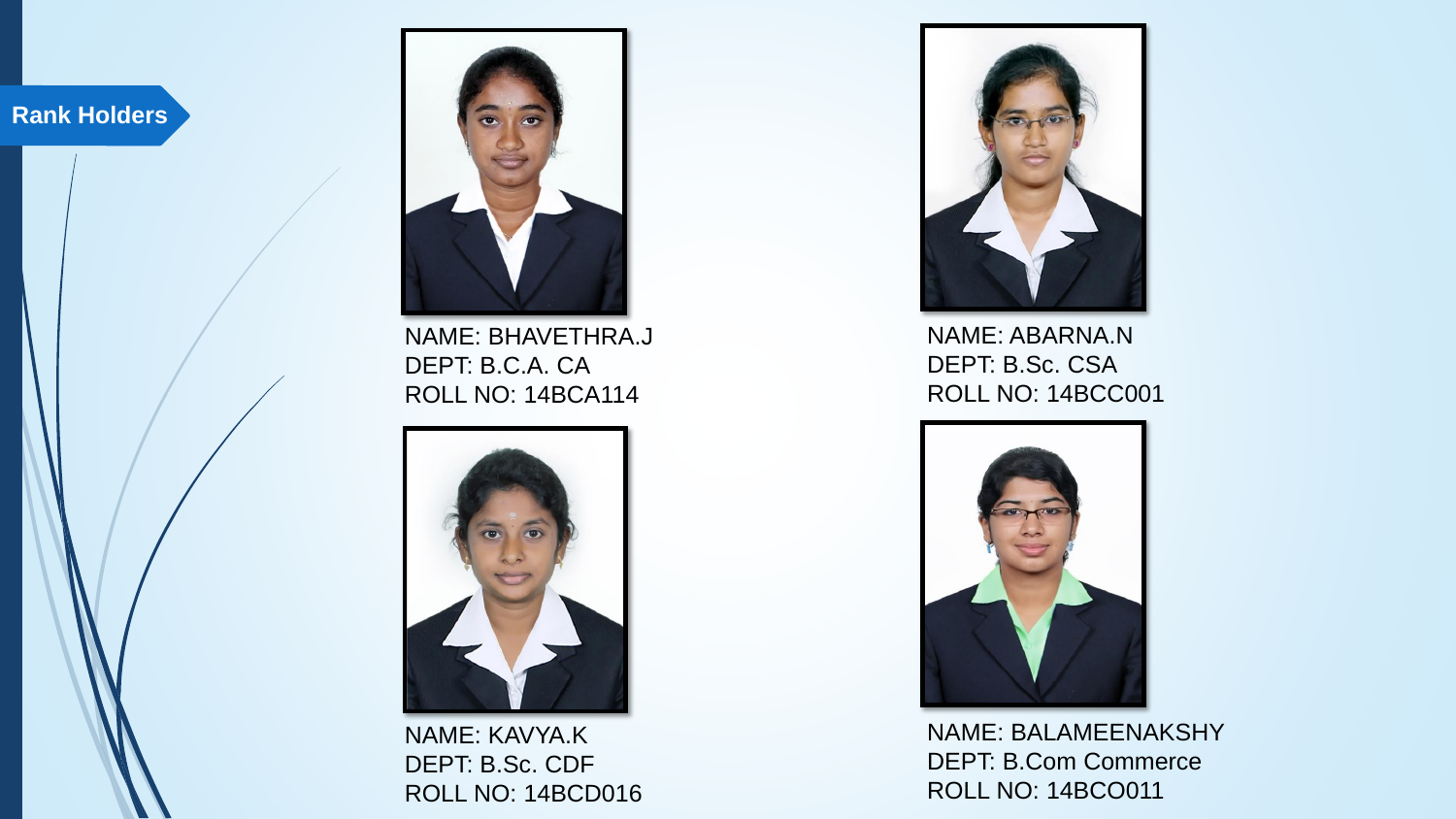

NAME: AGALYA .M DEPT: B.Com CA ROLL NO: 14BCO302



NAME: GIRISH.G.MENON DEPT: B.Com Professional Accounting ROLL NO: 14BCO514



NAME: GINU MOL GEORGE DEPT: B.Com IT ROLL NO: 14BCO416



NAME: ANISHA.S DEPT: B.Com BPS ROLL NO: 14BCO606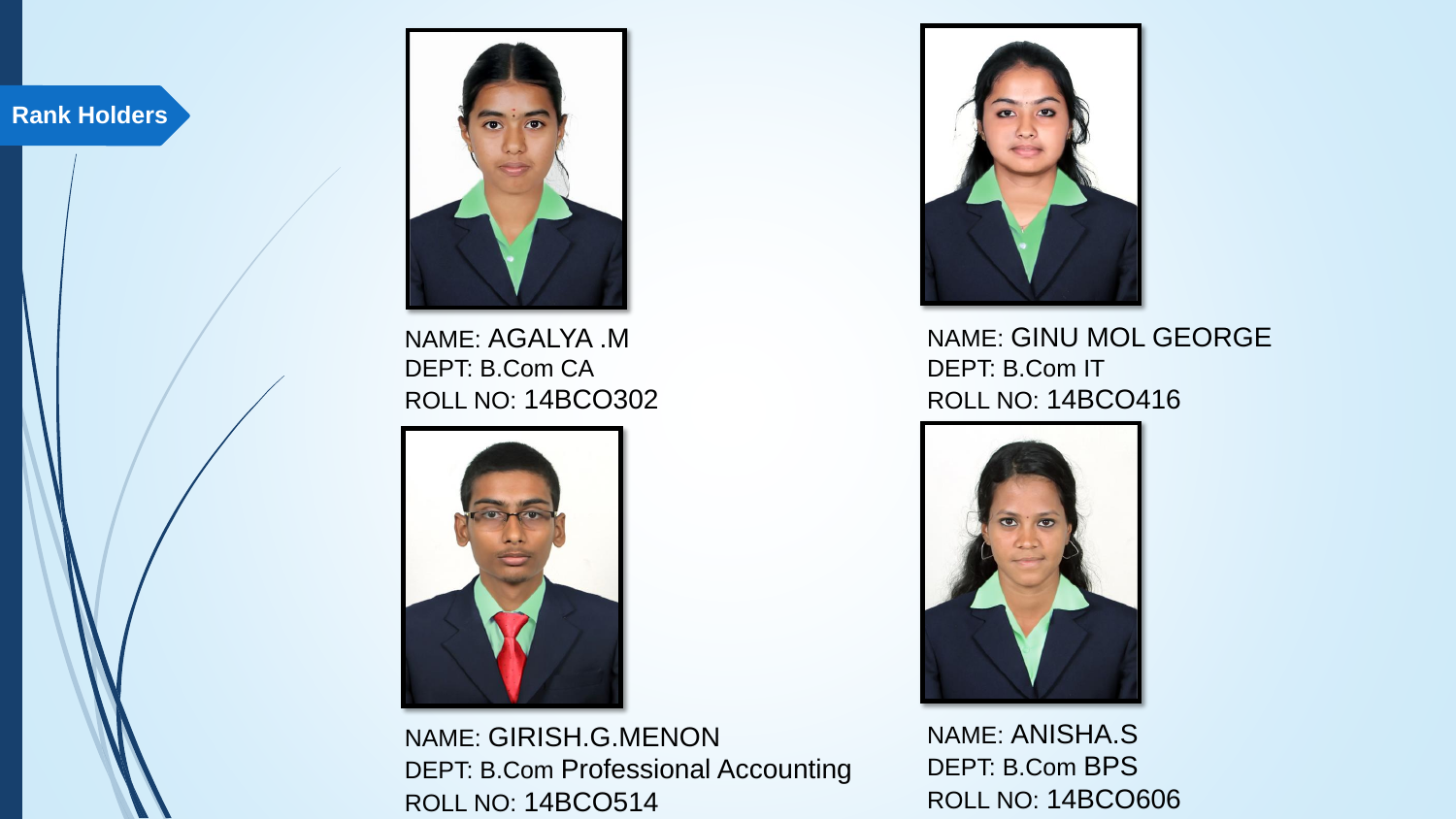

NAME: NISHA.R DEPT: B.Com Capital Markets ROLL NO: 14BCO733



NAME: DOLLY CLEMENTCIA. P DEPT: B.Sc. CT ROLL NO: 14BCT013



NAME: LAVANYA. V DEPT: B.Sc CS ROLL NO: 14BCS021



NAME: POORNAKALA.V DEPT: B.Sc. ECS ROLL NO: 14BEC032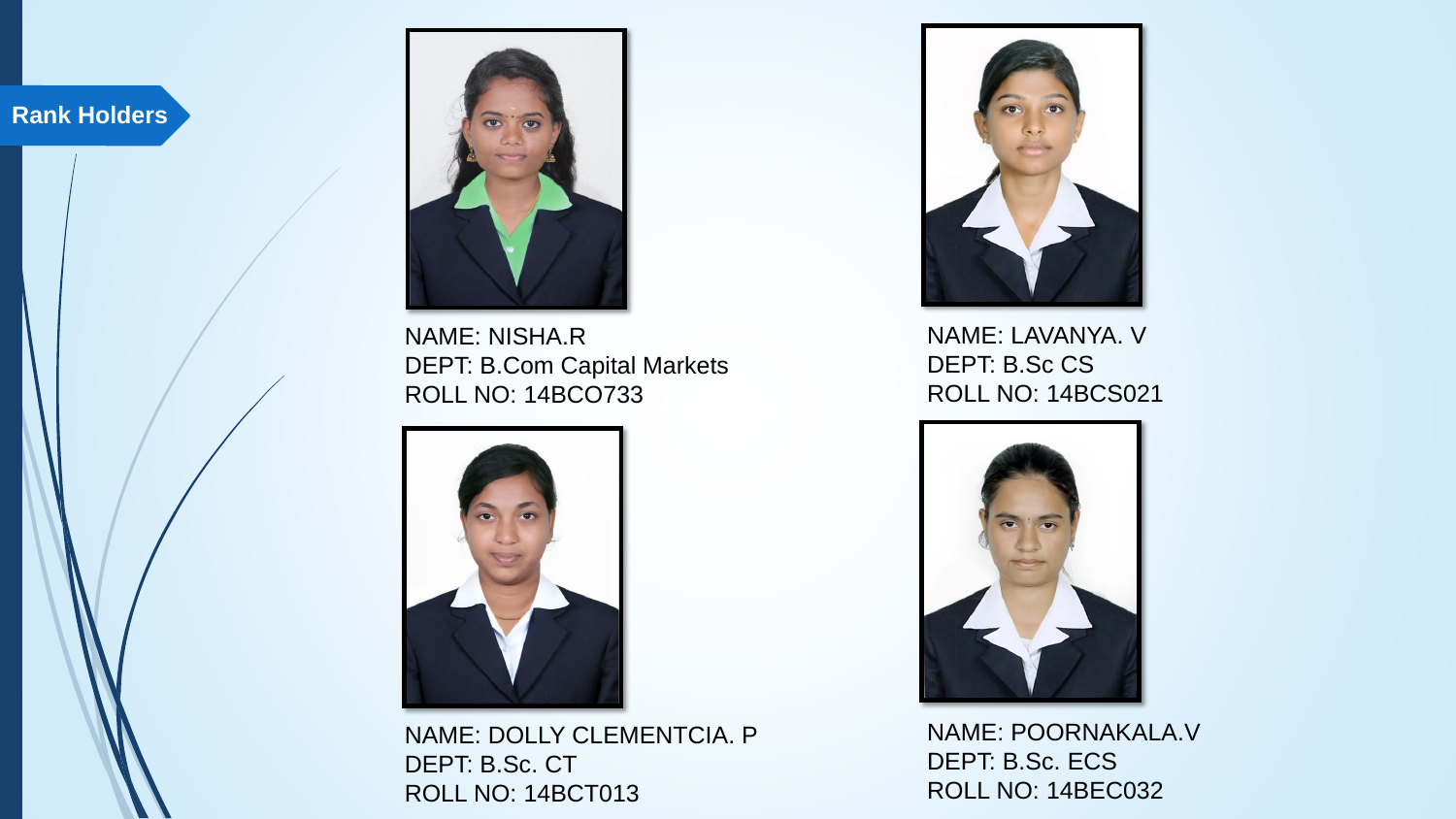

NAME: VISHNUPRIYA. R DEPT: B.A. English Literature ROLL NO: 14BEN060



NAME: KAVIARASU.S DEPT: B.Sc. IT ROLL NO: 14BIT117



NAME: JOSEPHINE LILLY.A DEPT: B.Sc CS HM ROLL NO: 14BHM015



NAME: SWAPNA. K DEPT: B.Sc. Mathematics ROLL NO: 14BMA052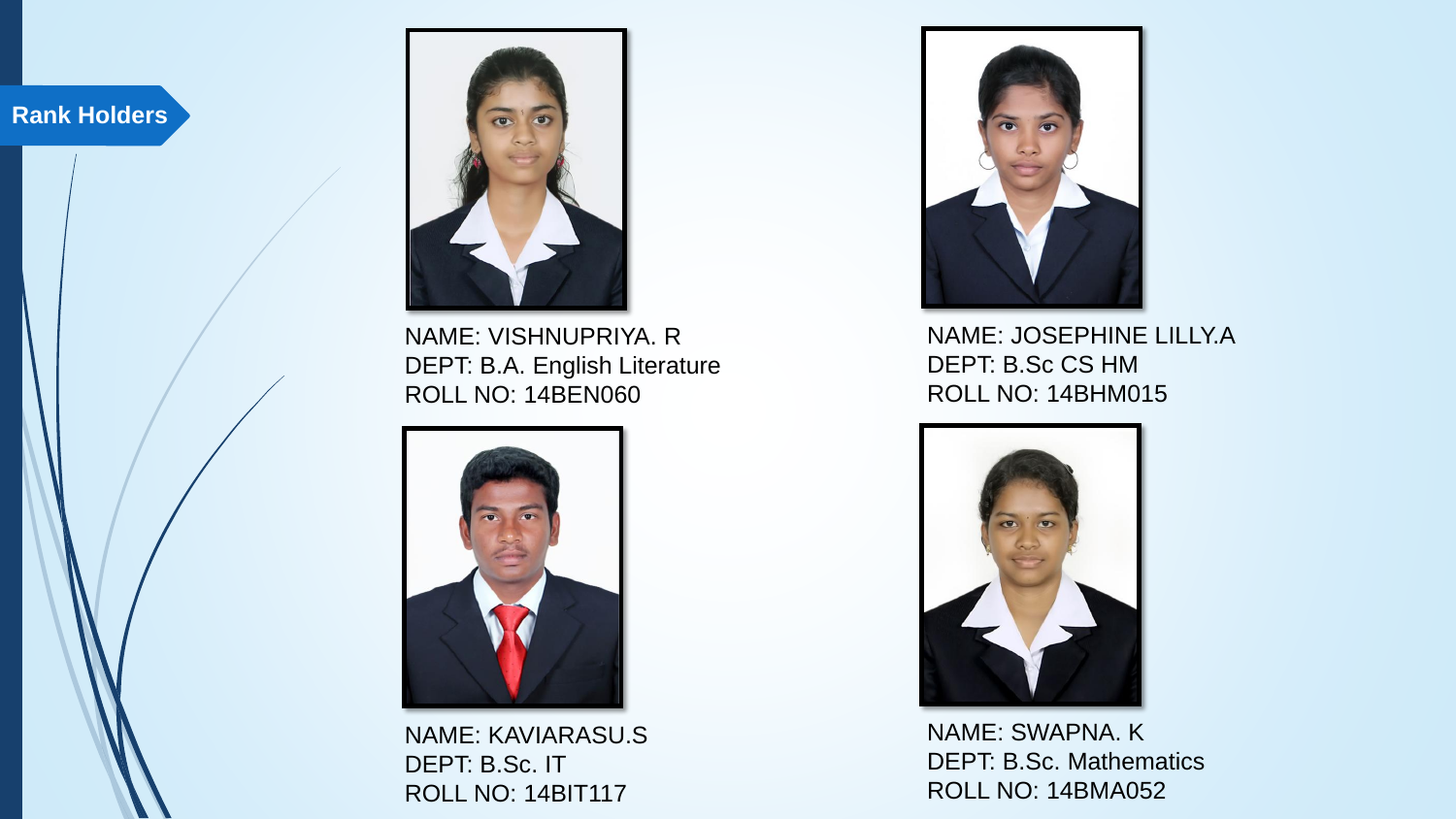

NAME: GAYATHRI. J DEPT: B.Sc. Microbiology ROLL NO: 14BMB015



NAME: DIVYA S VIJAYAN DEPT: M.Sc. Bioinformatics ROLL NO: 15MBI002



NAME: REVATHY.S DEPT: B.Sc Software Systems ROLL NO: 14BSS040



NAME: BALANIDHI BALACHANDRAN DEPT: M.Sc. BT ROLL NO: 15MBT004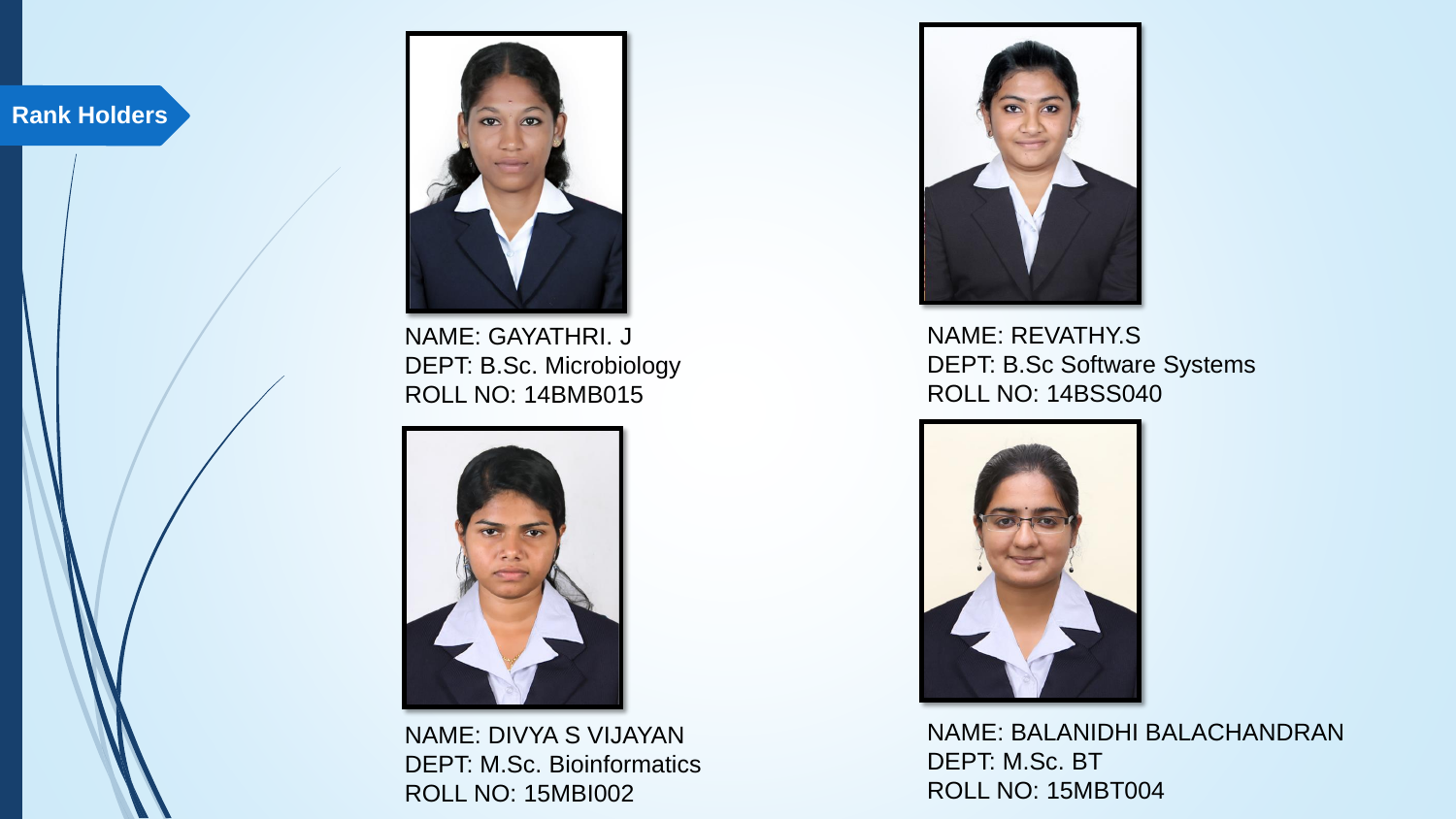

NAME: VEENA.P . J DEPT: M.Com. Commerce ROLL NO: 15MCO036



NAME: PRIYADHARSHINI.K DEPT: M.Sc. CT ROLL NO: 15MCT007



NAME: SANGEETHA PRIYA.A DEPT: M.Sc. Computer Science ROLL NO: 15MCS023



NAME: KISHORE.P DEPT: M.Sc. ECS ROLL NO: 15MEC006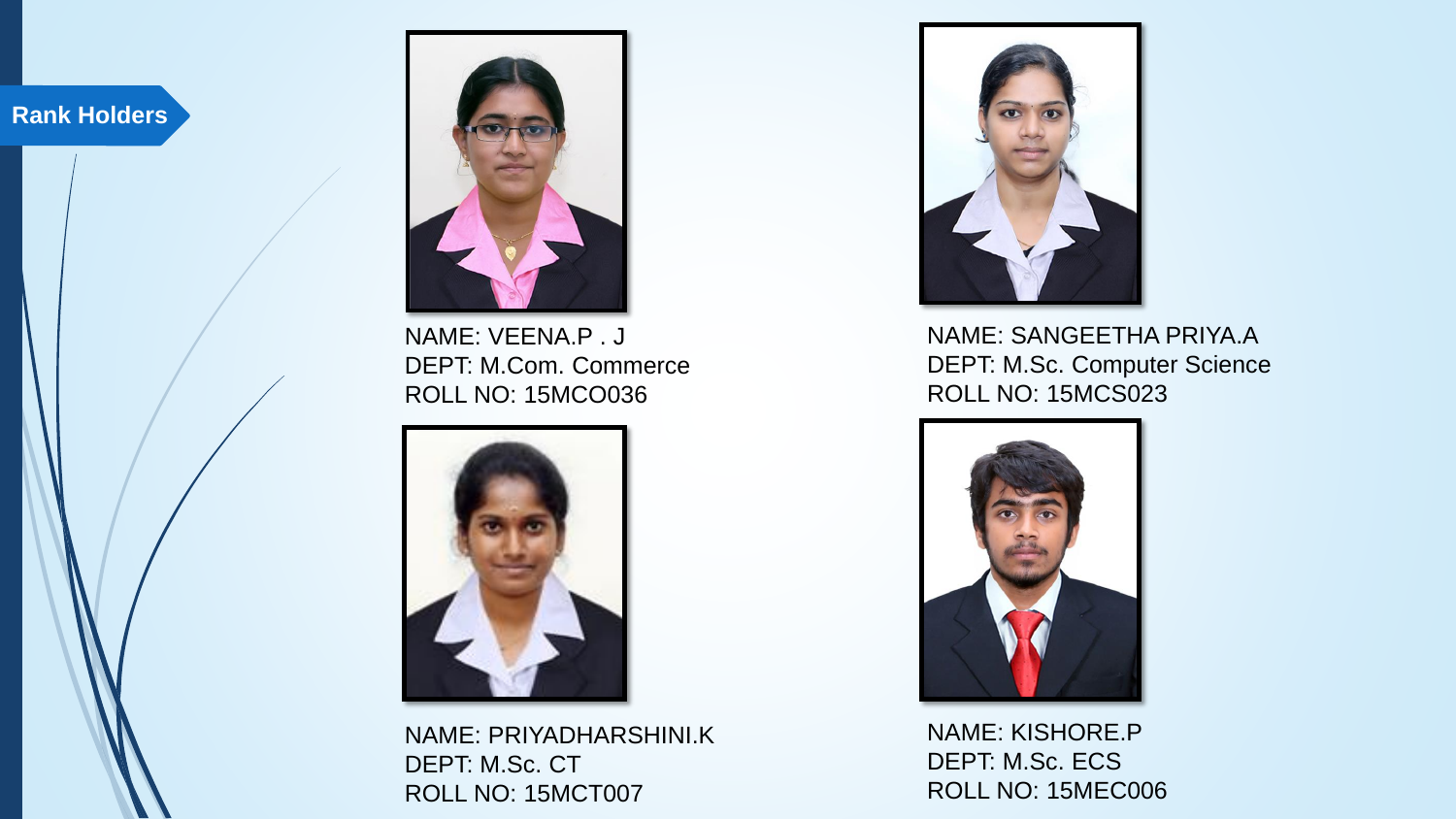

NAME: SUJITHRA G R DEPT: M.A. English Literature ROLL NO: 15MEN018



NAME: POORNIMA.V DEPT: M.Sc. IT ROLL NO: 15MIT005



NAME: NIVEDHITHA.B.S .V DEPT: M.Com IB ROLL NO: 15MIB017



NAME: LIMOSHA.T DEPT: M.Sc. Mathematics with BigData ROLL NO: 15MMA002